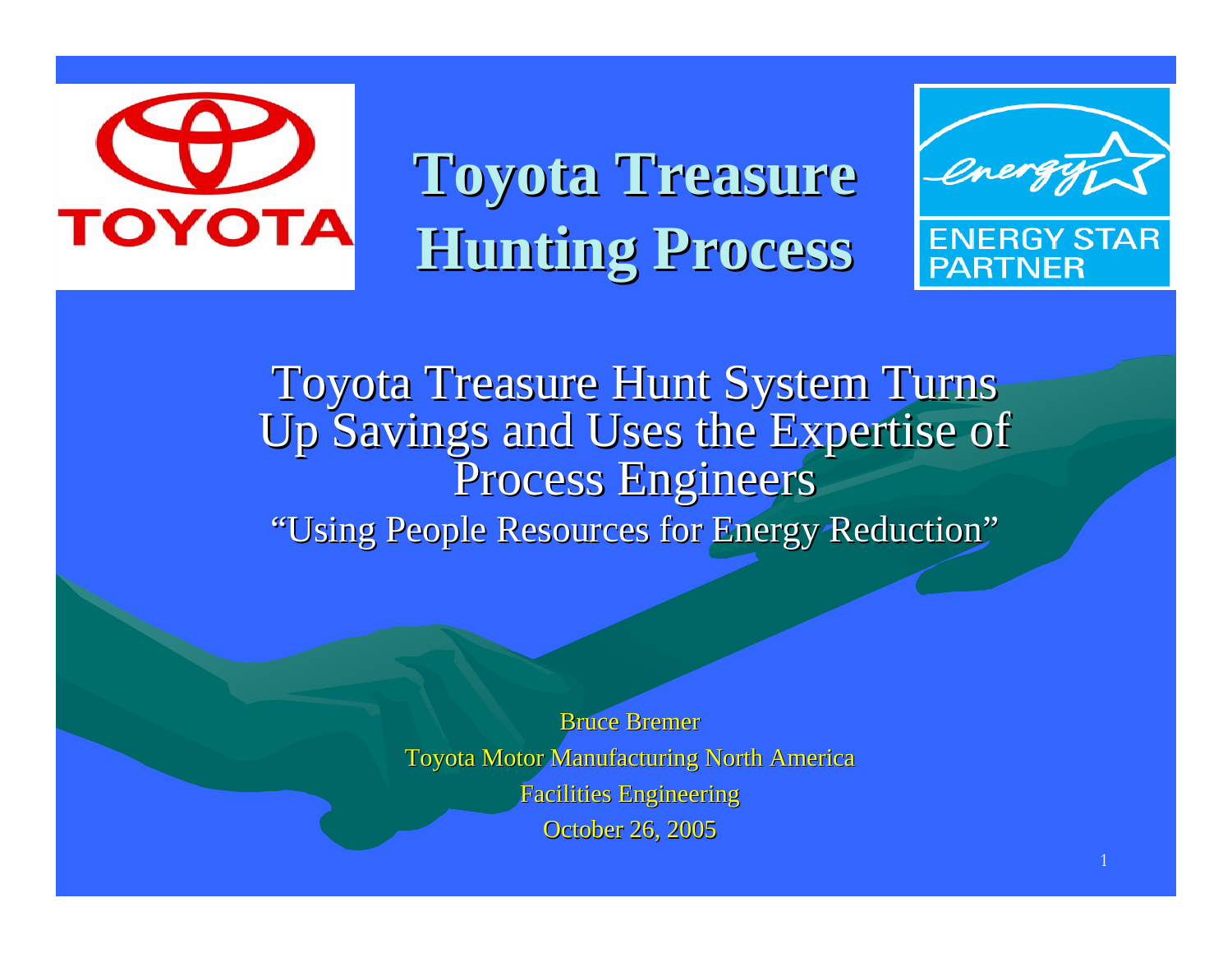#### **What is a Treasure Hunt? What is a Treasure Hunt?**

- $\bullet$ Internal Energy auditing process.
- $\bullet$  Internal company resources (people and skills) Internal company resources (people and skills) identify energy reduction opportunities.

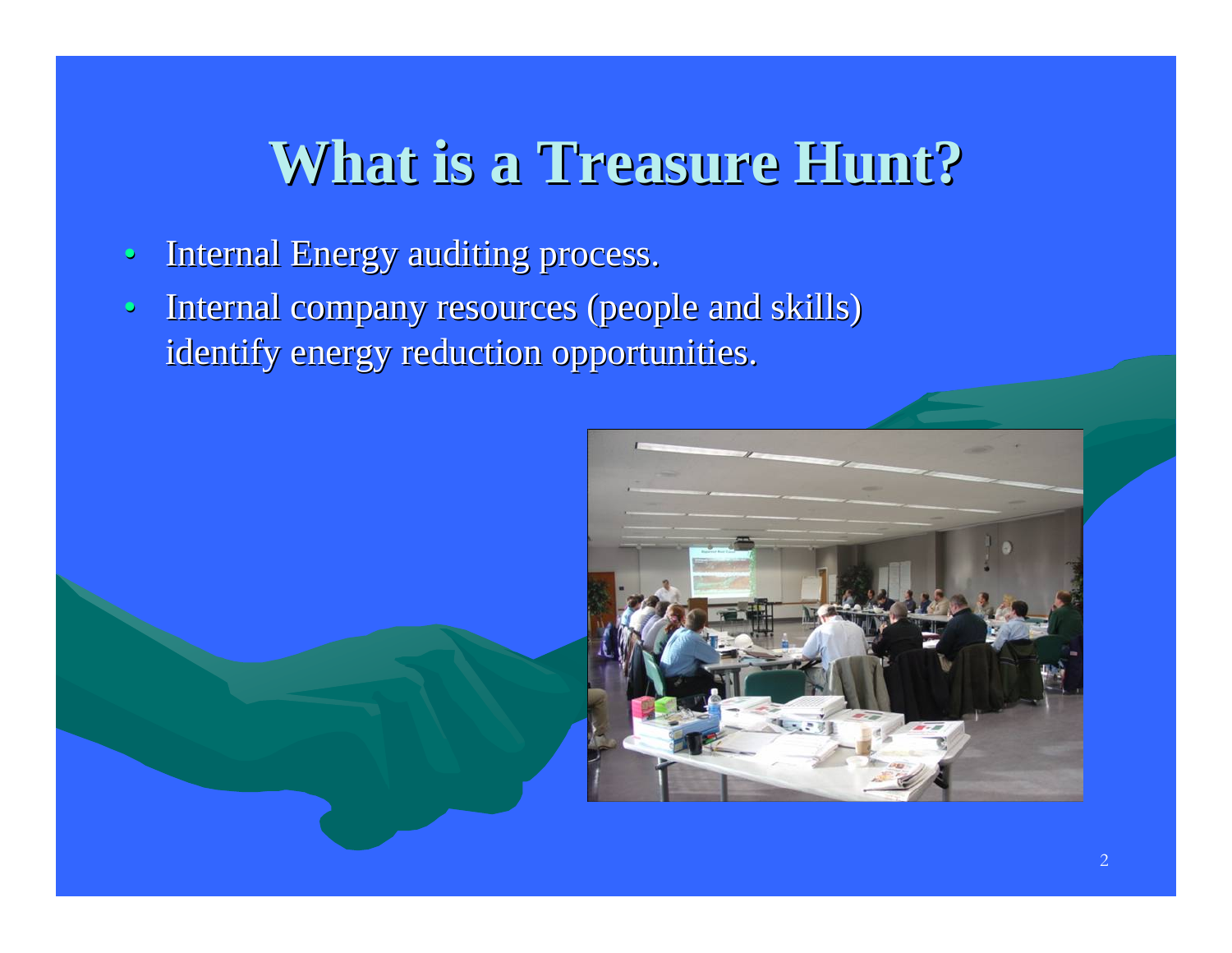### **Treasure Hunt Operating Procedure Procedure**

- $\bullet$ The process start months before the actual event.
- $\bullet$ Contact between the North American Manufacturing Company (NAMC) and TMMNA.
	- Set dates.
	- Brief senior management.
	- Identify NAMC participants.
	- Identify support NAMCs.
- •Involve process engineering, maintenance and operations.
	- **Process Engineering in charge of design.**
	- Process maintenance personnel who repair the equipment.
	- **Process Operators**
- $\bullet$ Make use of the existing energy management organization.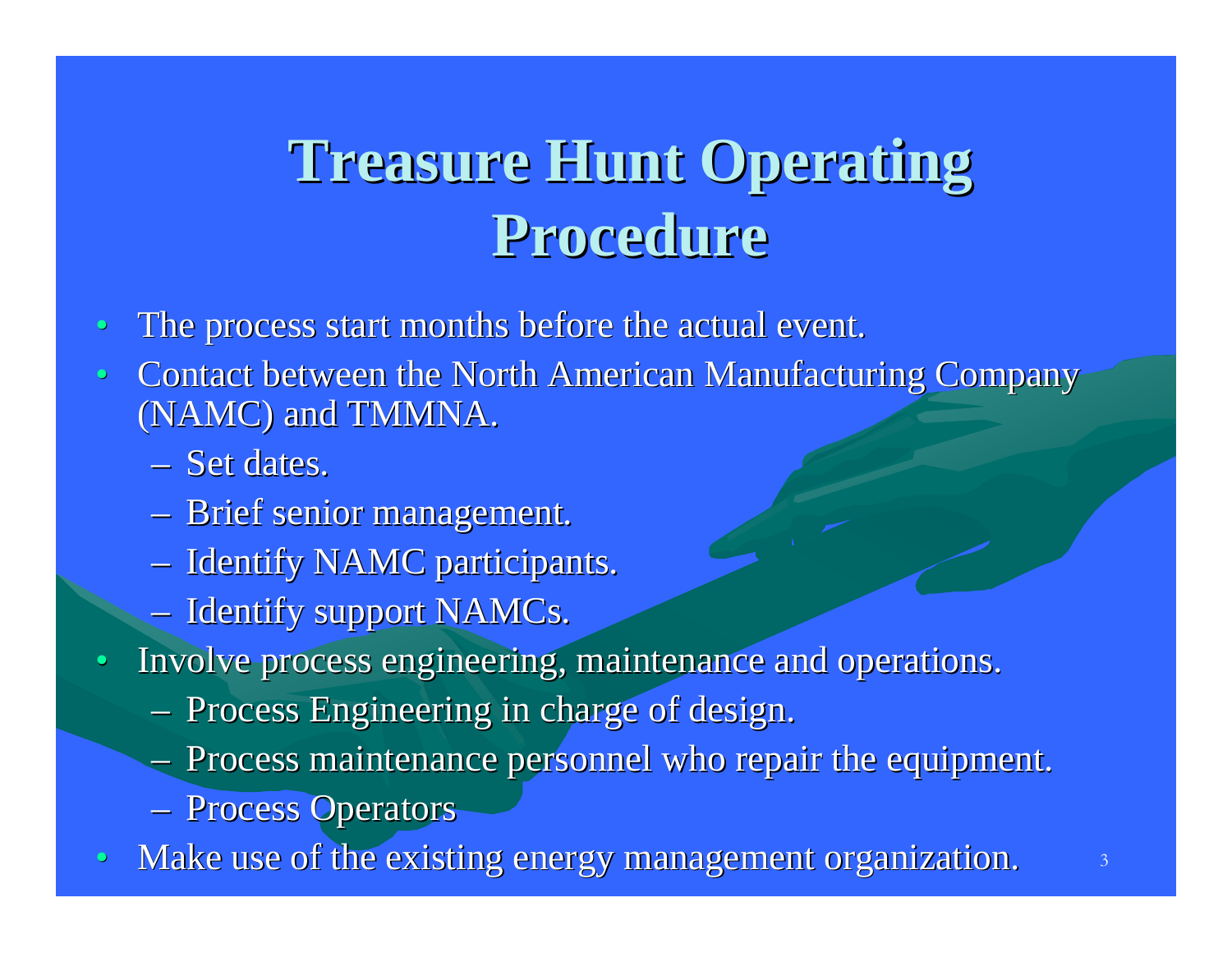| <b>Facility Engineering OP for Treasure Hunts</b><br>GM/<br>AGM<br>VP<br>MGR<br>Orig.<br>Coord |                |                                                             |                                                                                                                                                                                                                                                                                                                                     |                                                                                                                                                                                                                                                                                                                     |                                                                                                                                                                                                                                               |                                                                                                                                                                                                                                                                                                                                                                             |                                                                                                                                                                                    |                                                                                                                                                                                                             |  |  |  |
|------------------------------------------------------------------------------------------------|----------------|-------------------------------------------------------------|-------------------------------------------------------------------------------------------------------------------------------------------------------------------------------------------------------------------------------------------------------------------------------------------------------------------------------------|---------------------------------------------------------------------------------------------------------------------------------------------------------------------------------------------------------------------------------------------------------------------------------------------------------------------|-----------------------------------------------------------------------------------------------------------------------------------------------------------------------------------------------------------------------------------------------|-----------------------------------------------------------------------------------------------------------------------------------------------------------------------------------------------------------------------------------------------------------------------------------------------------------------------------------------------------------------------------|------------------------------------------------------------------------------------------------------------------------------------------------------------------------------------|-------------------------------------------------------------------------------------------------------------------------------------------------------------------------------------------------------------|--|--|--|
|                                                                                                |                |                                                             | <b>Preparation</b>                                                                                                                                                                                                                                                                                                                  |                                                                                                                                                                                                                                                                                                                     | <b>Follow up</b>                                                                                                                                                                                                                              |                                                                                                                                                                                                                                                                                                                                                                             |                                                                                                                                                                                    |                                                                                                                                                                                                             |  |  |  |
|                                                                                                |                | - 4 mo                                                      | $-3$ to $-1$ months                                                                                                                                                                                                                                                                                                                 | <b>Treasure Hunting: Day 1</b>                                                                                                                                                                                                                                                                                      | <b>Treasure Hunt</b><br><b>Treasure Hunting: Day 2</b>                                                                                                                                                                                        | <b>Management Presentation</b>                                                                                                                                                                                                                                                                                                                                              | $+4$ wks                                                                                                                                                                           | $+3$ to $+6$ months                                                                                                                                                                                         |  |  |  |
| <b>TMMNA</b><br>Facility<br>Engineering                                                        |                | Develop long<br>range schedule<br><b>Develop Std Agendt</b> | <b>Set Date</b><br><b>Notify NAMCs</b><br><b>Schedule Travel</b><br>and NA PE<br>and lodging<br><b>Shops of Date</b><br>Agenda<br>Modify Agenda to<br>Send Agenda to<br>NAMC needs<br>participating NAMCs                                                                                                                           | Kick off<br><b>Schedule review</b><br>TH History and Purpose                                                                                                                                                                                                                                                        | Kick off<br>Review Day 1 results<br>Review Day 2 schedule                                                                                                                                                                                     |                                                                                                                                                                                                                                                                                                                                                                             | <b>Schedule report review</b><br>with NA and NAMC<br>management                                                                                                                    | Schedule database and<br>on site review<br>Review database for<br>implementation status of<br><b>THYYYY</b> items                                                                                           |  |  |  |
|                                                                                                |                | Procedure<br><b>Detail Sheet</b><br>w/Calculator            | Request host NAMC provide:<br><b>Equipment schedules</b><br>Prints<br><b>Request support NAMC</b><br>Provide list of attendees<br><b>Review latest Kaizen Database</b><br>progress reports with host NAMC.<br>Review latest Quarterly and Non-<br>Production reports with NAMC.                                                     | Introductions:<br>Handouts:<br>Data collection sheets<br><b>Equipment schedules</b><br><b>Prints</b><br><b>Explain Detail Sheet</b><br><b>Calculator features</b><br>Need for accuracy<br><b>Lead TH Teams (Assign leaders)</b><br>Keep on goal<br>ID energy reduction opportunities<br><b>Create Detail Sheets</b> | <b>Lead TH Teams</b><br>Keep on goal<br>ID energy reduction opportunities<br>Work with all teams:<br>Maintain focus on<br>energy<br>Assist in creating detail sheets.<br><b>Explain concepts and energy</b><br>determination to team members. | Consolidate Summary Sheets<br>List all kaizens<br>ID top 3 in each shop<br><sup>1</sup> Lead management presentation:<br>Non-Production<br>Total savings Production<br><b>MMBTU</b><br><b>MMBTU</b><br>Energy<br>Dollars<br>\$\$\$<br>\$\$\$<br>Awards/Certificate presentation:<br>MMRTLI/LInit<br><b>T/H Attendee Certificate</b><br><b>Best Group/Kaizen Certificate</b> | <b>Create Report</b><br><b>Potential savings</b><br><b>ID Focus items</b><br>EAP percentage<br>Review with:<br><b>NAMC Mgtt</b><br>NA Mat<br>Database Input<br>ID as THYYYY        | Perform on site review of<br>focus items.<br>Pass implementation<br>i information to support<br><b>NAMCs</b><br>Add suggested<br>I improvements to:<br>Procedure<br><b>Detail Sheets</b><br>Data collection |  |  |  |
| <b>Host NAMC</b>                                                                               | Sch<br>능       | Schedule<br>confirmation                                    | <b>Schedule Shop</b><br><b>Schedule dining</b><br>Set Date<br><b>EMOs for</b><br>out locations<br>Schedule MCC<br>participation<br><b>Presentation on</b><br><b>Treasure Hunt</b>                                                                                                                                                   |                                                                                                                                                                                                                                                                                                                     |                                                                                                                                                                                                                                               |                                                                                                                                                                                                                                                                                                                                                                             | <b>Plan Implementation</b><br>operational items                                                                                                                                    | Emphasis on Focus and                                                                                                                                                                                       |  |  |  |
|                                                                                                | <b>Actions</b> |                                                             | Make Presentation Collect equip-<br>to MCC on<br>ment schedules<br><b>Treasure Hunt</b><br>and prints.<br>Provide Utility<br>Create presentation:<br><b>Cost Breakdown:</b><br>W/E and B/S energy reports.<br>I Electricity<br>List of kaizens being worked on.<br>Energy action plan and progress.<br>Gas<br>Water<br>$E_{\rm fc}$ | Provide direction and in<br>depth process knowledge<br>ID energy saving<br><b>Opportunities</b><br><b>Create Detail Sheets</b><br><b>Explain specifics of host NAMC</b><br>operations and equipment.<br>Liaise with host NAMC personnel to<br>obtain required data                                                  | <b>ID</b> energy saving<br><b>Opportunities</b><br><b>Create Detail Sheets</b><br>Liaise with host NAMC personnel to<br>obtain required data                                                                                                  | <b>Support Summary Development</b><br>List all kaizens<br>ID top 3 in each shop<br>Present:<br>W/E and B/S energy reports.<br>List of kaizens being worked on.<br>Energy action plan and progress.<br>Participate in presentation:<br>Explain kaizens to management                                                                                                         | <b>Suggest improvements</b><br>Procedure<br><b>Detail Sheets</b><br>Data collection<br>Develop action plan for<br>new kaizens:<br>Implementation dates<br>Progress                 | Update database.<br>Schedule TMMNA FAC<br>participation at EMO<br>meetings                                                                                                                                  |  |  |  |
| <b>TMMNA</b><br><b>Shop PE</b>                                                                 | Schedule       |                                                             | <b>Assign PE</b><br><b>Schedule Travel</b><br>Provide list of<br><b>Engineer for each</b><br>attendees to<br>and lodging<br><b>TMMNA FAC</b><br>shop being<br><b>Treasure Hunted to</b><br>attend                                                                                                                                   |                                                                                                                                                                                                                                                                                                                     |                                                                                                                                                                                                                                               |                                                                                                                                                                                                                                                                                                                                                                             | Reduce implementation cost<br>Maximize energy reduction in<br>process                                                                                                              | Plan Yokoten of TH ideas to design.                                                                                                                                                                         |  |  |  |
| <b>Groups</b>                                                                                  | Actions        |                                                             |                                                                                                                                                                                                                                                                                                                                     | Provide design expertise<br>ID energy reduction<br>opportunities<br><b>Create Detail Sheets</b>                                                                                                                                                                                                                     | Provide background data on host<br>NAMC equipment design.<br><b>ID</b> specific features<br>unique to the host NAMC,<br><b>Create Detail Sheets</b>                                                                                           | <b>Support Summary Development</b><br>List all kaizens<br>ID top 3 in each shop<br>Participate in presentation:<br>Explain kaizens to management                                                                                                                                                                                                                            | Suggest improvements<br>for:<br>Procedure<br><b>Detail Sheets</b><br>Data collection                                                                                               | Liaise with appropriate TMC<br>PE shop to yokoten<br>concepts into design                                                                                                                                   |  |  |  |
| Supporting<br><b>NAMCs</b>                                                                     | Schedule       | Schedule<br>confirmation                                    | Assign personnel<br>Provide list of<br>Schedule travel<br>I from each shop<br>attendees to<br>and lodging<br>being Treasure<br><b>TMMNA</b><br><b>Hunted to attend</b>                                                                                                                                                              |                                                                                                                                                                                                                                                                                                                     |                                                                                                                                                                                                                                               |                                                                                                                                                                                                                                                                                                                                                                             |                                                                                                                                                                                    | Plan implementation of<br>operational and low cost<br>kaizens observed and ID'ed<br>at the TH                                                                                                               |  |  |  |
|                                                                                                | <b>Actions</b> |                                                             |                                                                                                                                                                                                                                                                                                                                     | وساوسا وساوسا وساوي<br>Provide different perspective on the<br><b>process</b><br>ID energy saving opportunities<br><b>Create Detail Sheets</b>                                                                                                                                                                      | Provide information on same<br>process operations and equipment<br>for support NAMC<br>ID specific features or<br>operations that could be<br>yokoten'ed to the host<br>NAMC.                                                                 | <b>Support Summary Development</b><br>List all kaizens<br>ID top 3 in each shop<br><sup>1</sup> Participate in presentation:<br>Explain kaizen to management                                                                                                                                                                                                                | Carry back operational<br>improvements to home<br>NAMC.<br>Carry back new kaizen<br>ideas.<br><b>Suggest improvements:</b><br>Procedure<br><b>Detail Sheets</b><br>Data collection | <b>Push for implementation</b><br>of yokoten ideas.                                                                                                                                                         |  |  |  |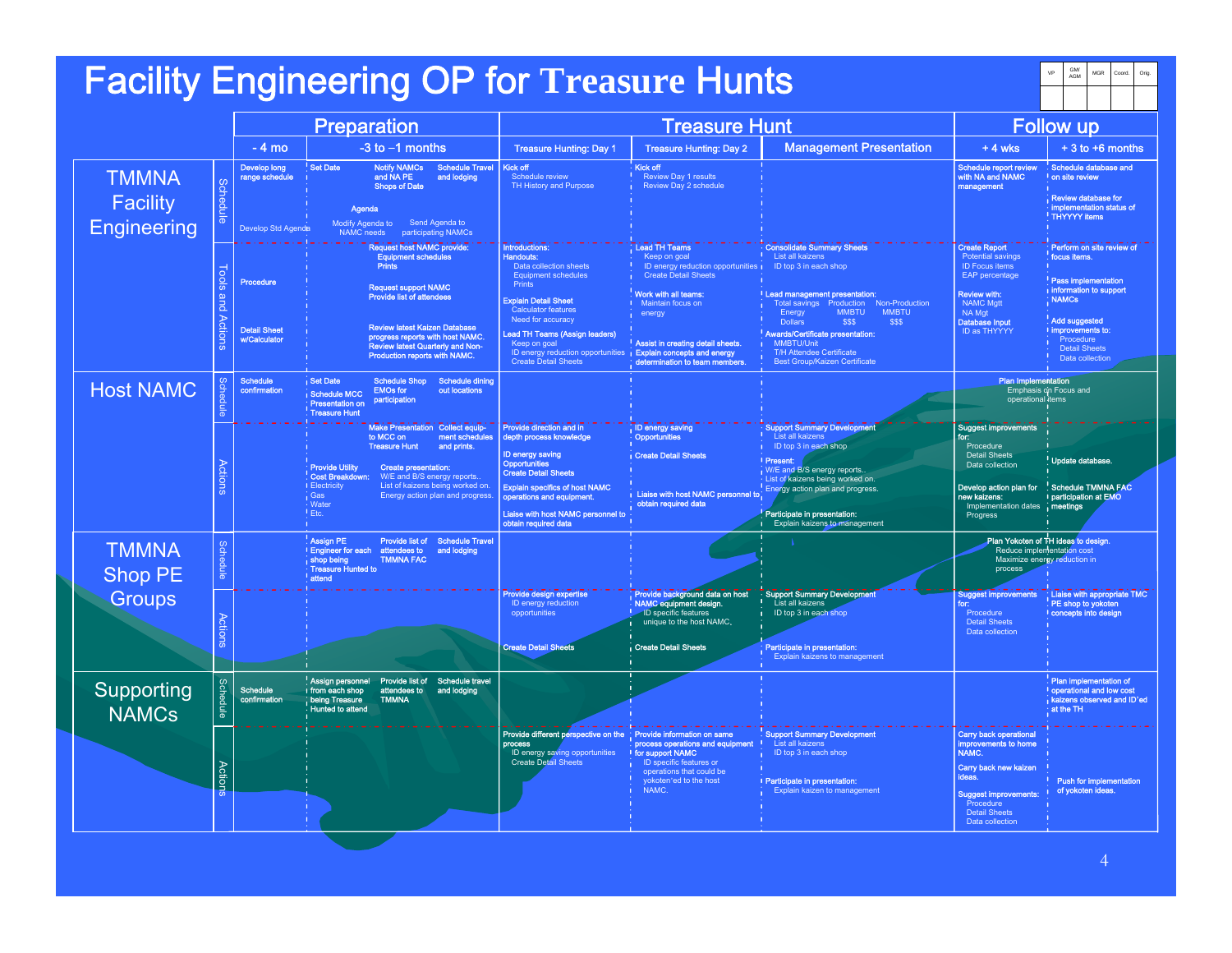#### **Why Does a Treasure Hunt Work? Why Does a Treasure Hunt Work?**

- Preparation and planning.
- Management involvement and support.
- Process Experts from similar NAMCs.
	- Engineering, maintenance and/or operators.
- Energy management organization involvement.
- Team member training.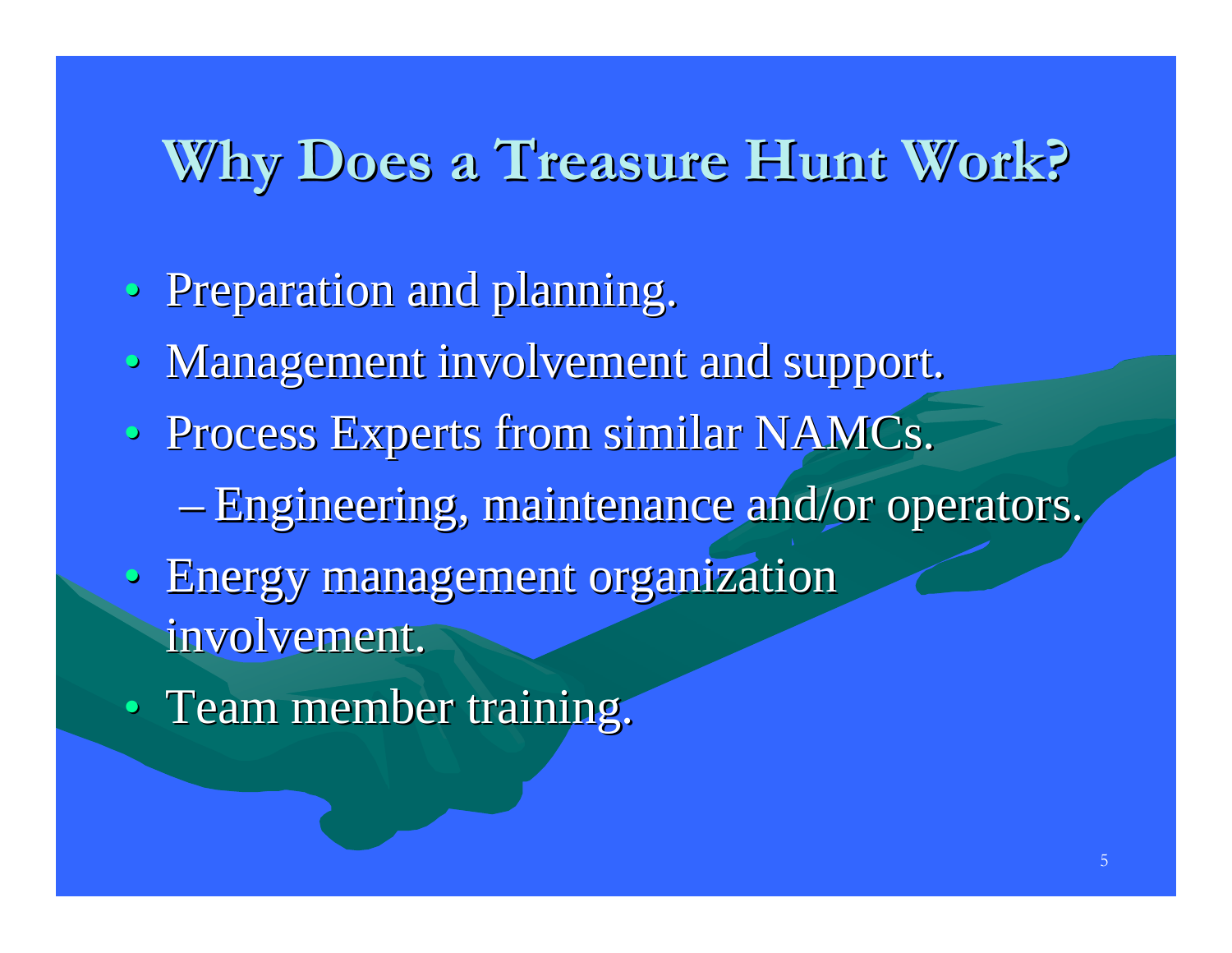### **The Process: Day 1 The Process: Day 1 -Sunday**

#### **Kick Off Meeting**

- **Safety Training/Orientation**
- $-$  Introduction to Toyota TH Tools
- **Energy Training**
- $\mathbf c$ Audit selected shops for weekend energy use.
	- Identify all process and building equipment that is operating: need to run? turned it off?
	- Measure/meter consumption of equipment.
- •Reconvene for Reflection Meeting
	- Discuss what was found.
	- **Presents opportunities for** other groups to review.

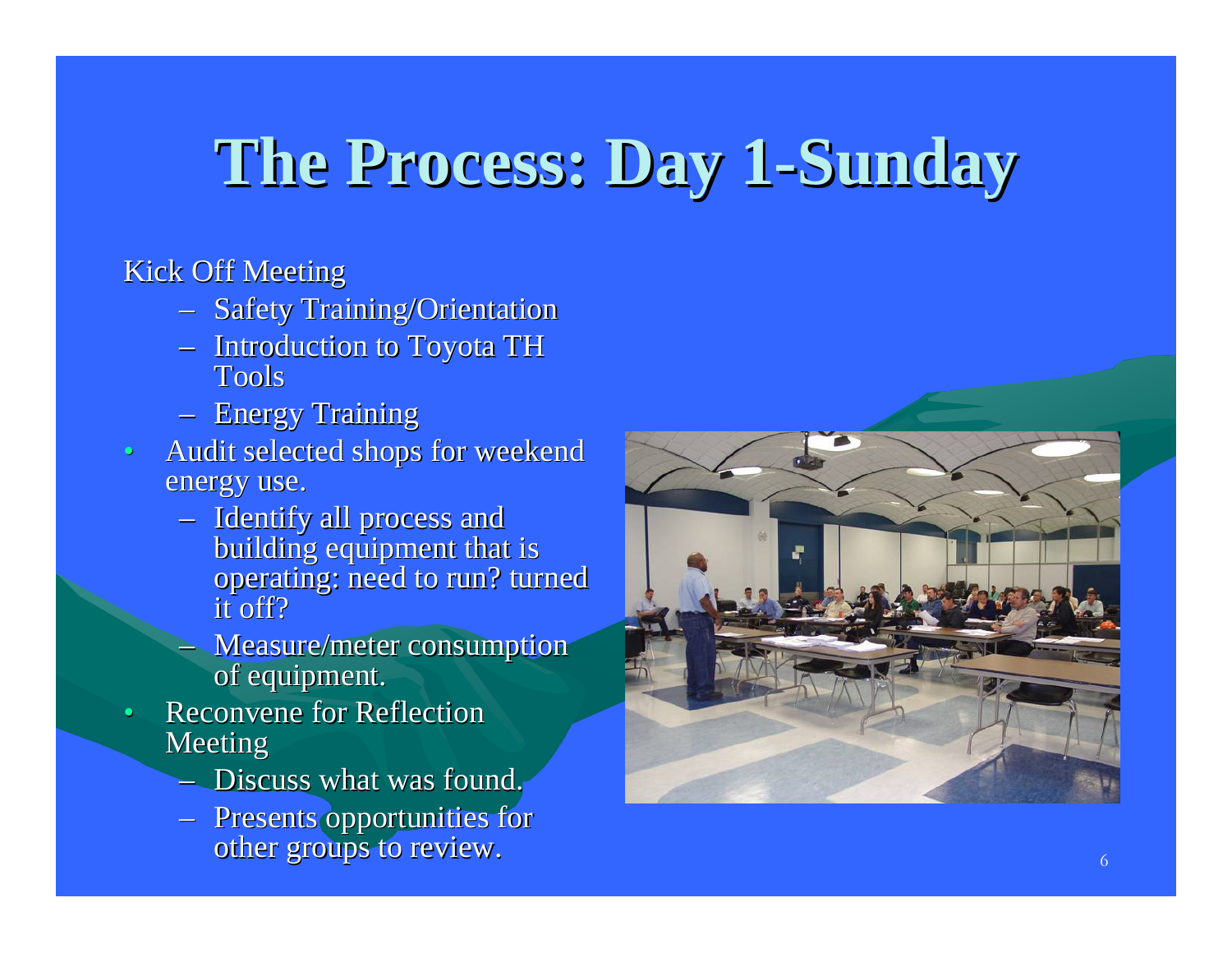### **The Process: Day 2 The Process: Day 2 -Monday**

- Kick Off Meeting prior to start of production
	- Review plan.
	- Describe desired activities.
- Audit selected shops for start up energy use.
	- Identify all process and building equipment that is operating.
	- Measure/meter consumption of equipment.
		- (Continued) (Continued)

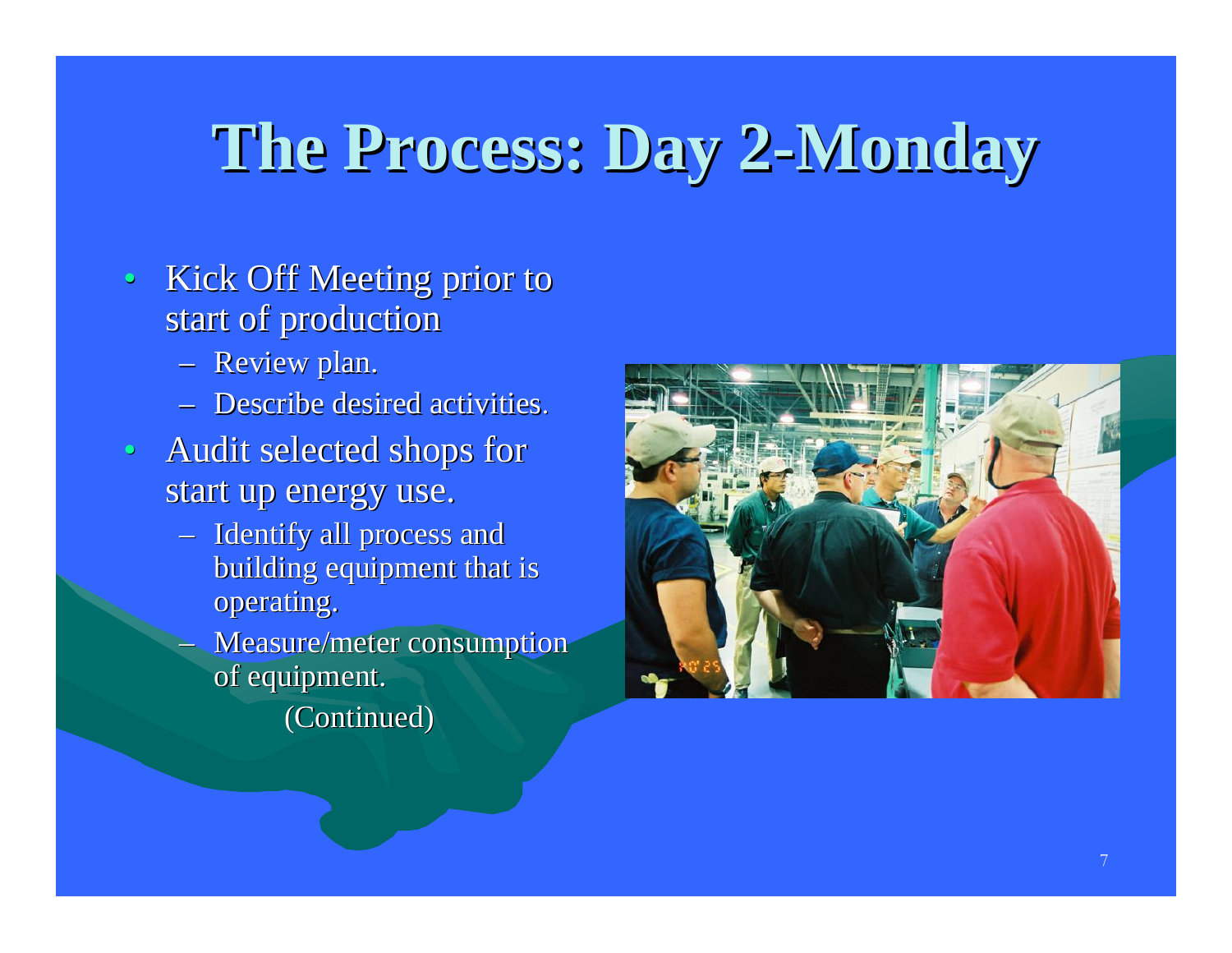### **The Process: Day 2 The Process: Day 2 -Monday**

#### $\bullet$ Continue audit after start up.

- **Observe process equipment operation.**
- Use team knowledge of process operation at the host NAMC and other NAMCs to identify opportunities.
- Collect data:
	- Check for down flows, air flows, water flow rates, set points.
- Compare host NAMC equipment against kaizen thought.
	- Equipment to operate in the mode desired?
	- What modifications might have to be made?
- Observe process performance.
	- Identify process kaizen changes based on guest NAMC experience and knowledge.
	- Discuss with host NAMC operational and engineering (Continued) (Continued)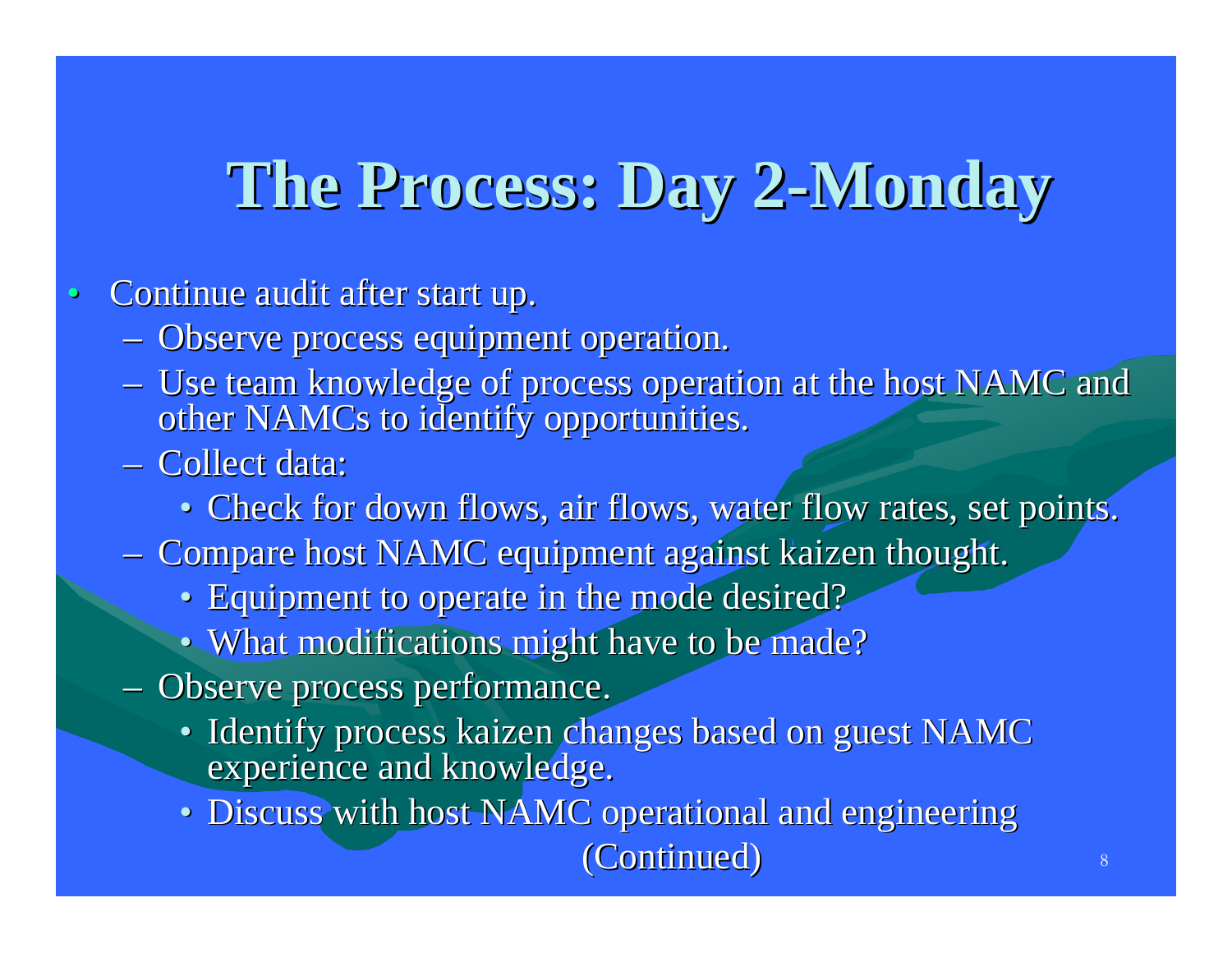#### **The Process: Day 2 The Process: Day 2 -Monday**

- $\bullet$ Start detail sheet development.
	- Describe the current situation.
	- Quantify current consumption and cost. Quantify current consumption and cost.
	- Describe the proposed situation.
	- Estimate installation / modification costs.
- $\bullet$ Daily Reflection meeting
	- Spokesperson tells the group what was found.
	- $-$  Identifies opportunities other groups may have missed.

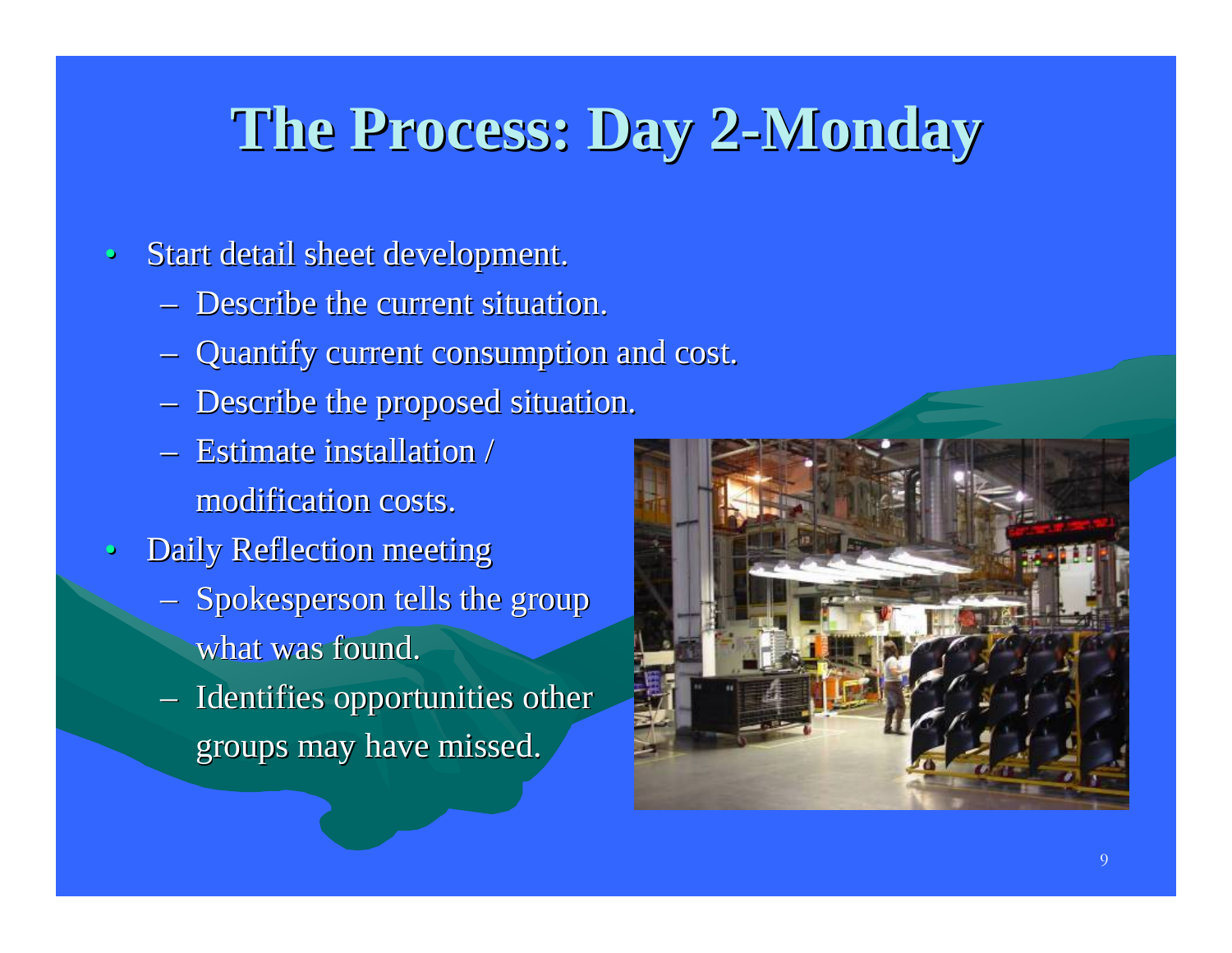### **The Process: Day 3 The Process: Day 3 -Tuesday Tuesday**

- Kick Off Meeting one hour prior to start of production
	- Review plan.
	- Describe desired activities.
- **Continue to Audit selected shops.**
- Review detail sheets and collect data.
- **Continue detail sheet development.** 
	- Describe the current situation.
	- Quantify consumption and cost
	- Describe the proposed situation.
	- Estimate installation/modification costs.
		- (Continued) (Continued)

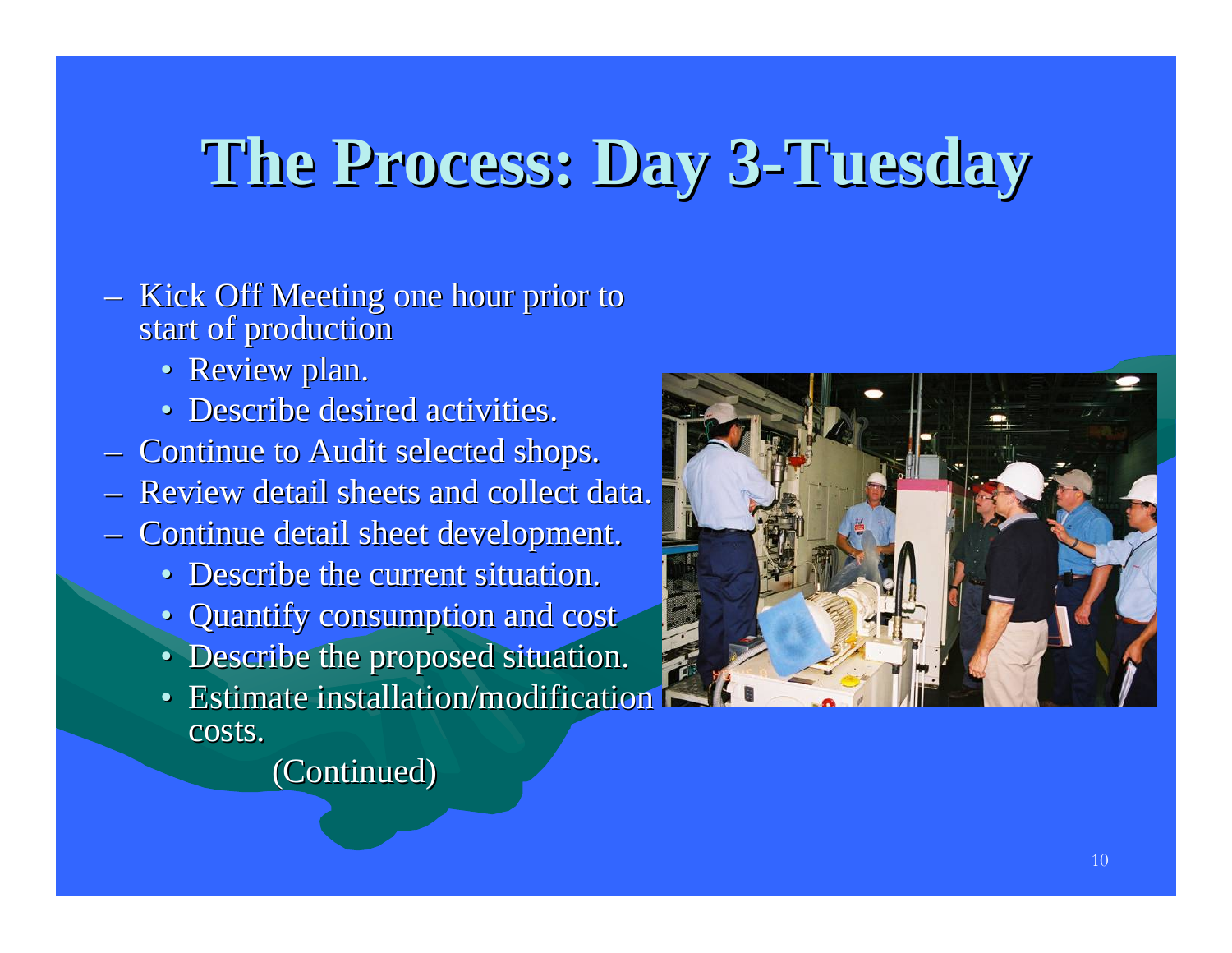## **The Process Day 3 The Process Day 3 -Tuesday Tuesday**

#### **- Prepare for management presentation.**

- Totalize Savings.
- Prioritize for implementation.
	- $-$  A  $< 1$  year
	- $\rm -B$   $<$  2 years
	- $-{\rm C}$   $>$  2 years
- Select three "best " kaizens.
- **Management Presentation.** 
	- Introduce team.
	- Present total energy savings and cost reduction.
	- Three "best " items from each team.
- **Closing statements.**

#### (Continued) (Continued)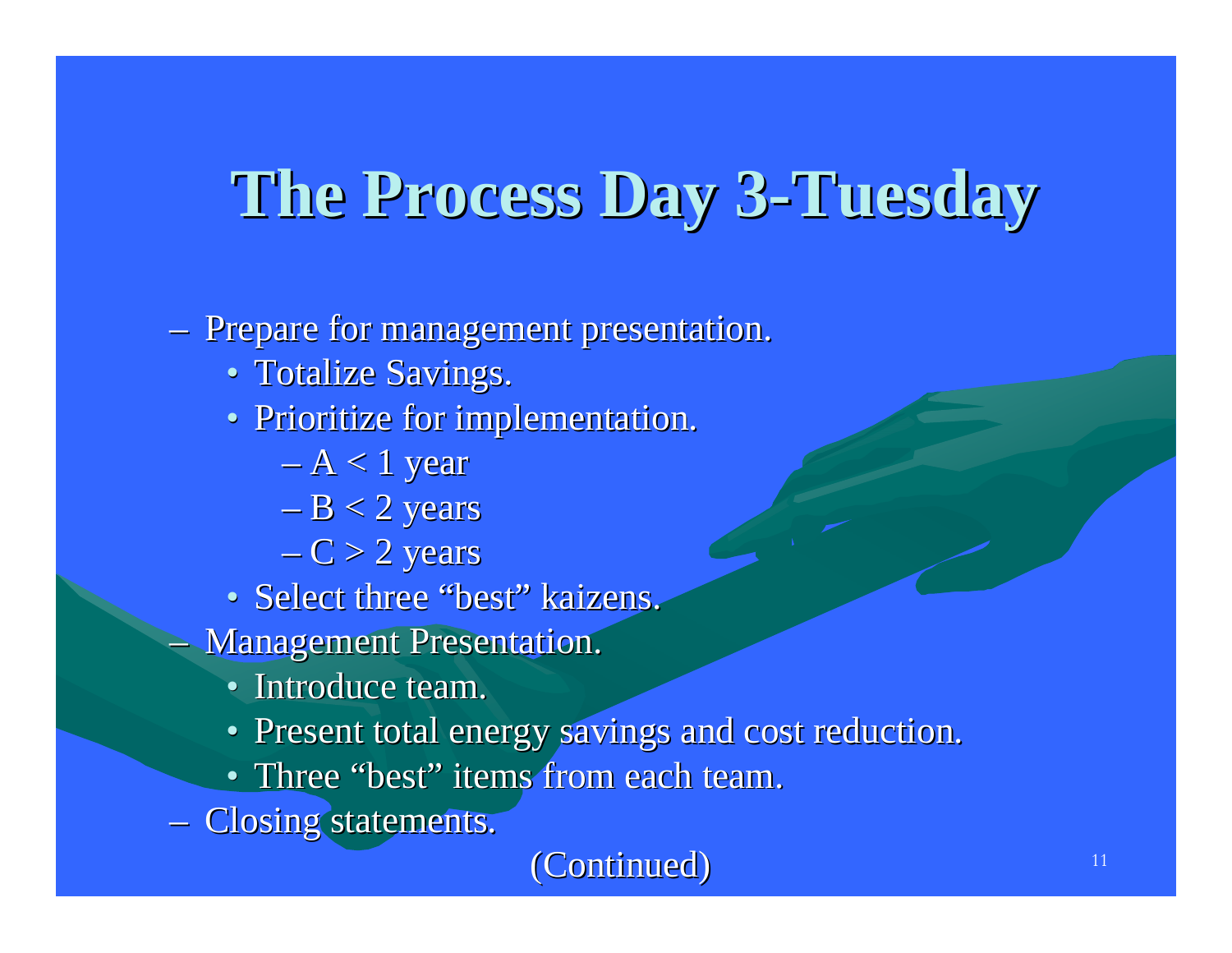#### **Post Treasure Hunt Post Treasure Hunt**

- $\bullet$ Prepare Summary Report.
- $\bullet$ NAMC prioritizes identified opportunities.
- $\bullet$ Follow up with NAMC on implementation.

#### June 2004 Treasure Hunt Summary Sheet

| <b>Shop</b> | #<br>Kaiz<br>ens | <b>NG</b><br><b>MMB</b><br>TU | Elec.<br>kWH | Water<br>kGal | Total<br><b>MMBT</b><br>$\mathbf U$ | <b>MMB</b><br>TU/<br>Veh | $\frac{0}{6}$<br>Energy<br>Target | Total<br>CO <sub>2</sub> | CO2/<br>Veh. | Est.\$<br>Saving | Est.<br>Cost<br>Imple<br>m | <b>Simple</b><br>Payba<br>c <sub>k</sub><br>Period |
|-------------|------------------|-------------------------------|--------------|---------------|-------------------------------------|--------------------------|-----------------------------------|--------------------------|--------------|------------------|----------------------------|----------------------------------------------------|
| Assy 1      | 36 <sub>1</sub>  | $\sim$                        | 299049       | 456           | 12070                               | 0.0269                   | 4.18%                             | 809                      | 0.011        | \$\$             | \$\$                       | 0.49                                               |
| Assy 2      | $25^{\circ}$     | $\sim$                        | 364557       | $\sim$        | 12439                               | 0.0277                   | 4.30%                             | 987                      | 0.014        | \$S              | \$\$                       | 0.78                                               |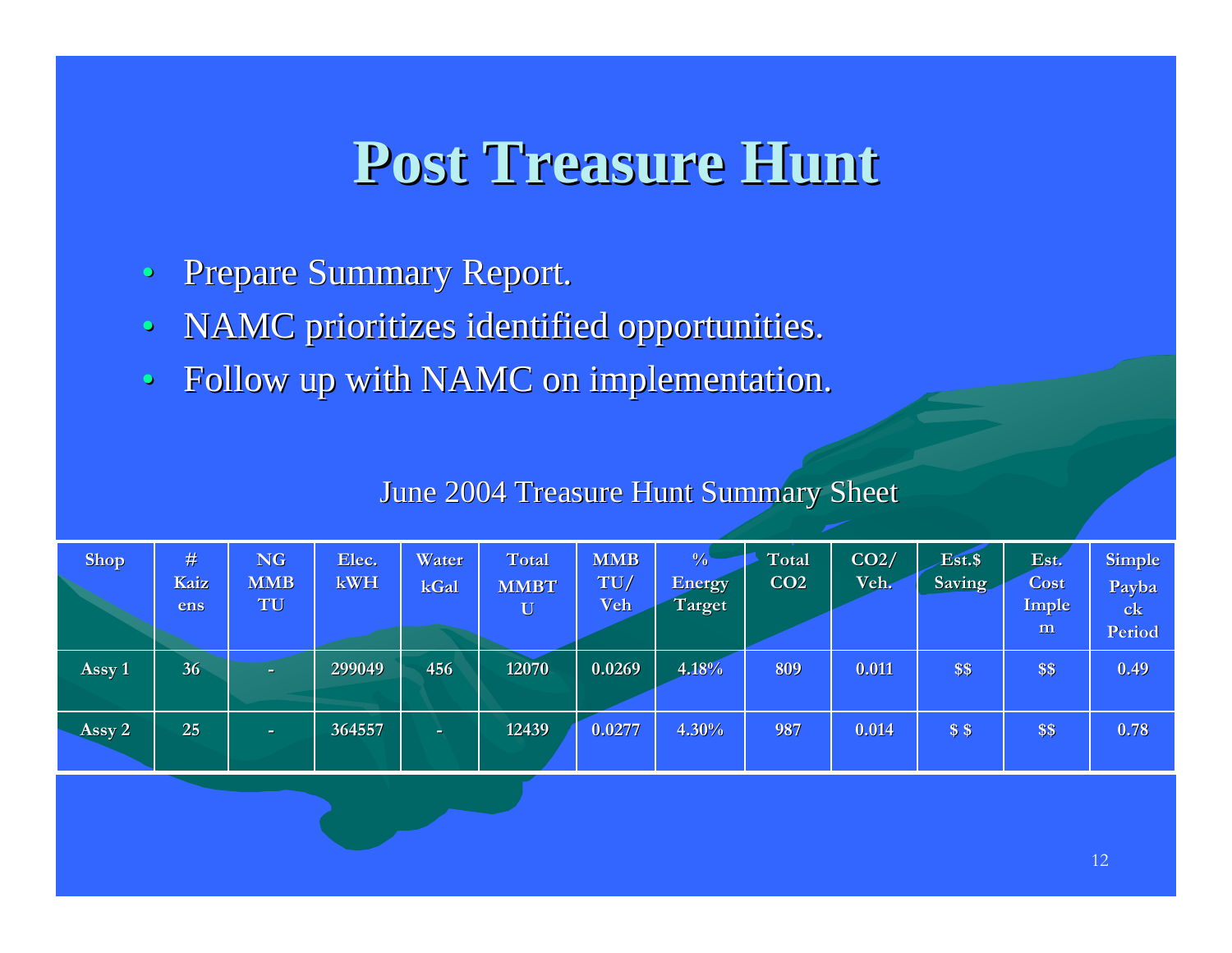### **Summary: Summary: Process Involvement Process Involvement**

 $\bullet$ Process engineering, maintenance and operations personnel.

- $-$  From host NAMC
- From associated NAMCs (Those with similar processes)
- TMMNA PE engineers for shops being Treasure Hunted
- •Compare and contrast process operations between plants.
	- **Review how the local process operates.**
	- Review how it operates at other NAMCs
- $\bullet$ Develop a plan based on diverse experience and knowledge.
- $\bullet$ Take home experience and knowledge to yokoten change.